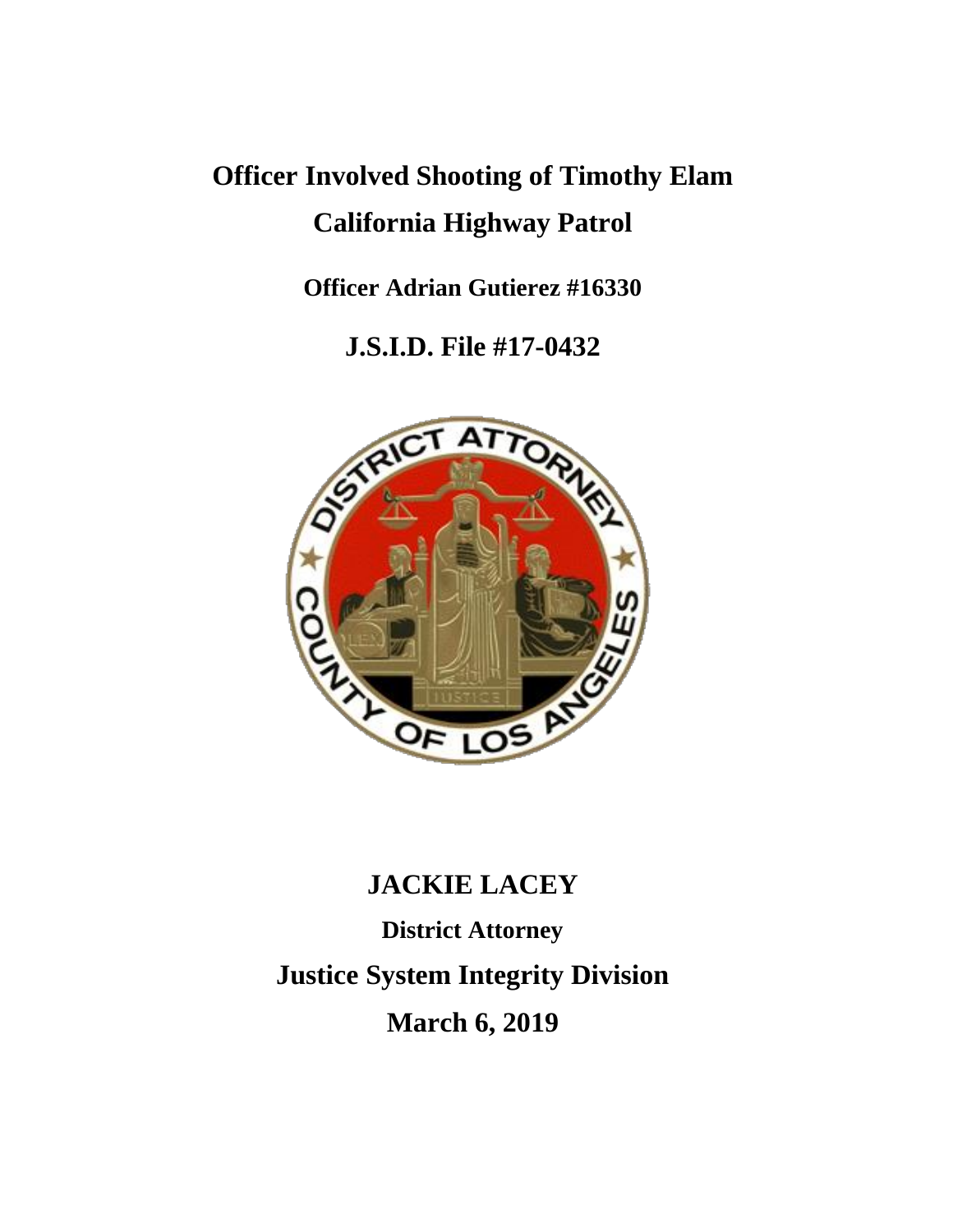#### **MEMORANDUM**

| TO:             | ASSISTANT CHIEF DAN MINOR<br>California Highway Patrol<br><b>Southern Division</b><br>411 N. Central Avenue, Suite 410<br>Glendale, California 91203 |
|-----------------|------------------------------------------------------------------------------------------------------------------------------------------------------|
| FROM:           | <b>JUSTICE SYSTEM INTEGRITY DIVISION</b><br>Los Angeles County District Attorney's Office                                                            |
| <b>SUBJECT:</b> | <b>Officer Involved Shooting of Timothy Elam</b><br>J.S.I.D. File #17-0432<br>C.H.P. File #F0963-509-17                                              |
| DATE:           | March 6, 2019                                                                                                                                        |

The Justice System Integrity Division of the Los Angeles County District Attorney's Office has completed its review of the September 6, 2017, fatal shooting of Timothy Elam by California Highway Patrol (CHP) Officer Adrian Gutierrez. We have concluded Officer Gutierrez acted lawfully in self-defense and in defense of others.

The District Attorney's Command Center was notified of the shooting at approximately 7:16 a.m. on September 6, 2017. The District Attorney Response Team responded to the location. They were given a briefing regarding the circumstances surrounding the shooting and a walk-through of the scene.

The following analysis is based on investigative reports, audio recordings of interviews, firearm analysis reports, the autopsy report, crime scene diagrams and sketches, photographic and video evidence, and witness statements submitted to this office by CHP Investigator Martin Gellar. Gutierrez' voluntary statement was considered as part of this analysis.

#### **FACTUAL ANALYSIS**

 $\overline{\phantom{a}}$ 

On Wednesday, September 6, 2017, at approximately 5:54 a.m., Timothy Elam approached the south entrance of the Ronald Reagan State Building, located at 300 South Spring Street in the City of Los Angeles. The building was not yet open for business, and the door was locked.<sup>1</sup> Elam knocked on the center entrance door. Inter-Con Security Guard Sebron J. opened the north entrance

 $1$  Employees who work in the building have access cards that allow them entry into the building during hours when the building is not open to the public.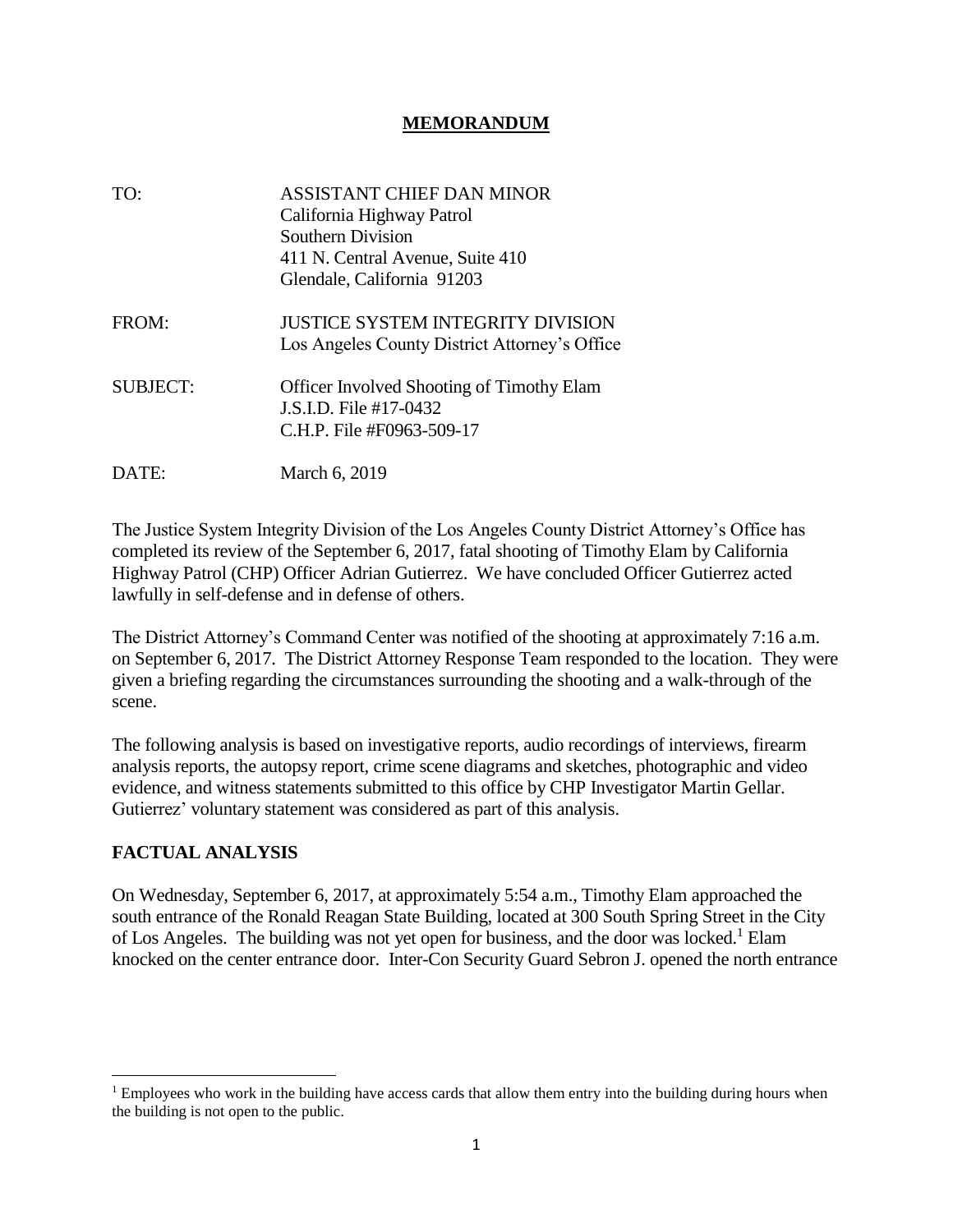door. Elam approached that door and spoke to Sebron through the open doorway. Elam told Sebron he had a gun, while simultaneously pointing to a bulge in his waistband. $2$ 



**Surveillance video stills of Elam outside the Ronald Reagan State Building**

Sebron told Elam he would "get someone to help him," while closing the door. Via radio, Sebron notified Inter-Con Security Guard Ivan C. of Elam's presence and his allegation of being armed with a firearm. Ivan conveyed the information to Inter-Con Security Captain Lisa A., who advised him to call 9-1-1. Ivan, who was monitoring the surveillance video feed of the interior and exterior of the lobby, did so.

Lisa then utilized the surveillance cameras to observe the parking structure of the building to ascertain whether any CHP personnel were present in the Ronald Reagan State Building. Lisa observed Officer Adrian Gutierrez' vehicle in the structure. Gutierrez had arrived at the building approximately 30 minutes prior. Gutierrez was off-duty at the time and was taking a nap prior to his regular shift commencing at 9:00 a.m. Lisa contacted Gutierrez on his cell phone and advised him of Elam's presence and claim to be armed with a gun.

 $\overline{\phantom{a}}$ <sup>2</sup> Sebron's contact with Elam, as well as all events which subsequently took place inside the lobby of the building, were captured on surveillance video. Stills from that video will be used throughout this memorandum to show what the video captured at various times.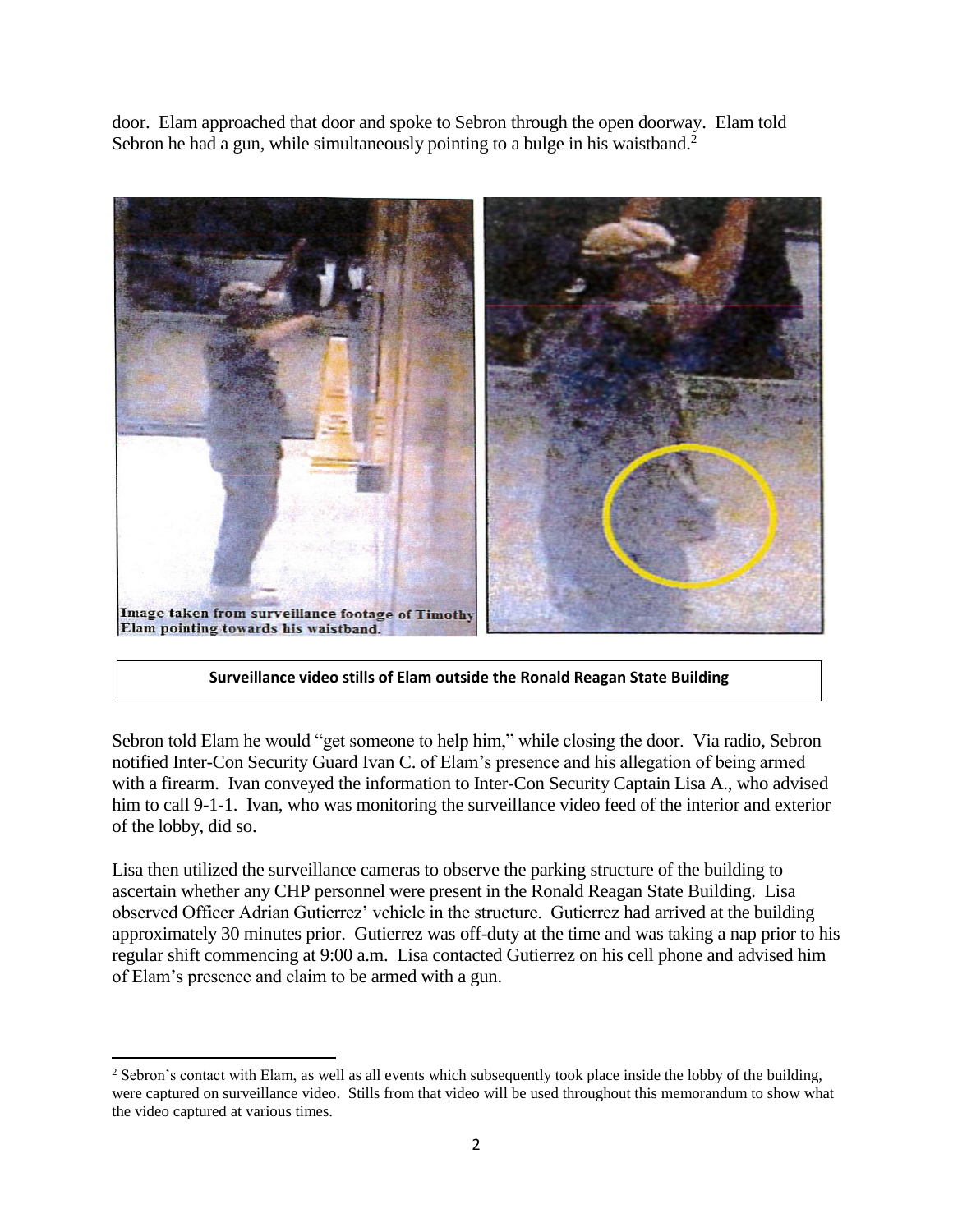Gutierrez was inside the CHP patrol substation, located inside the Ronald Reagan State Building, when he received the call. Gutierrez looked out a window and observed Elam pacing outside the building. He also saw that Elam had his hand inside his waistband, and had a bulge in his waistband.

Believing that Elam might be armed with a firearm, Gutierrez elected not to take the time to change into his CHP uniform, but donned an external tactical police vest marked with the word "Police." Gutierrez also retrieved a CHP tactical rifle and loaded a round into the chamber before making his way to the lobby of the building.



 **Gutierrez wearing tactical vest**

As Gutierrez was being notified of his presence, Elam remained out in front of the building, pacing back and forth in front of the doors and on the sidewalk. Elam had concealed his right hand under his shirt in his front waistband area near a visible bulge. Several employees entered or exited the building as Elam paced in front.

An employee who worked in the building, Amy S., used her access card to enter the lobby from outside. Amy ran towards the door, having observed Elam approaching her quickly with his hand concealed underneath his shirt. As Amy entered the building, she did not realize Elam was following her in. Sebron observed Amy entering the building, followed by Elam. Sebron told Elam he was not allowed in the building. Elam retrieved a paper bag from his waistband and began brandishing it at Sebron while standing in a shooting stance.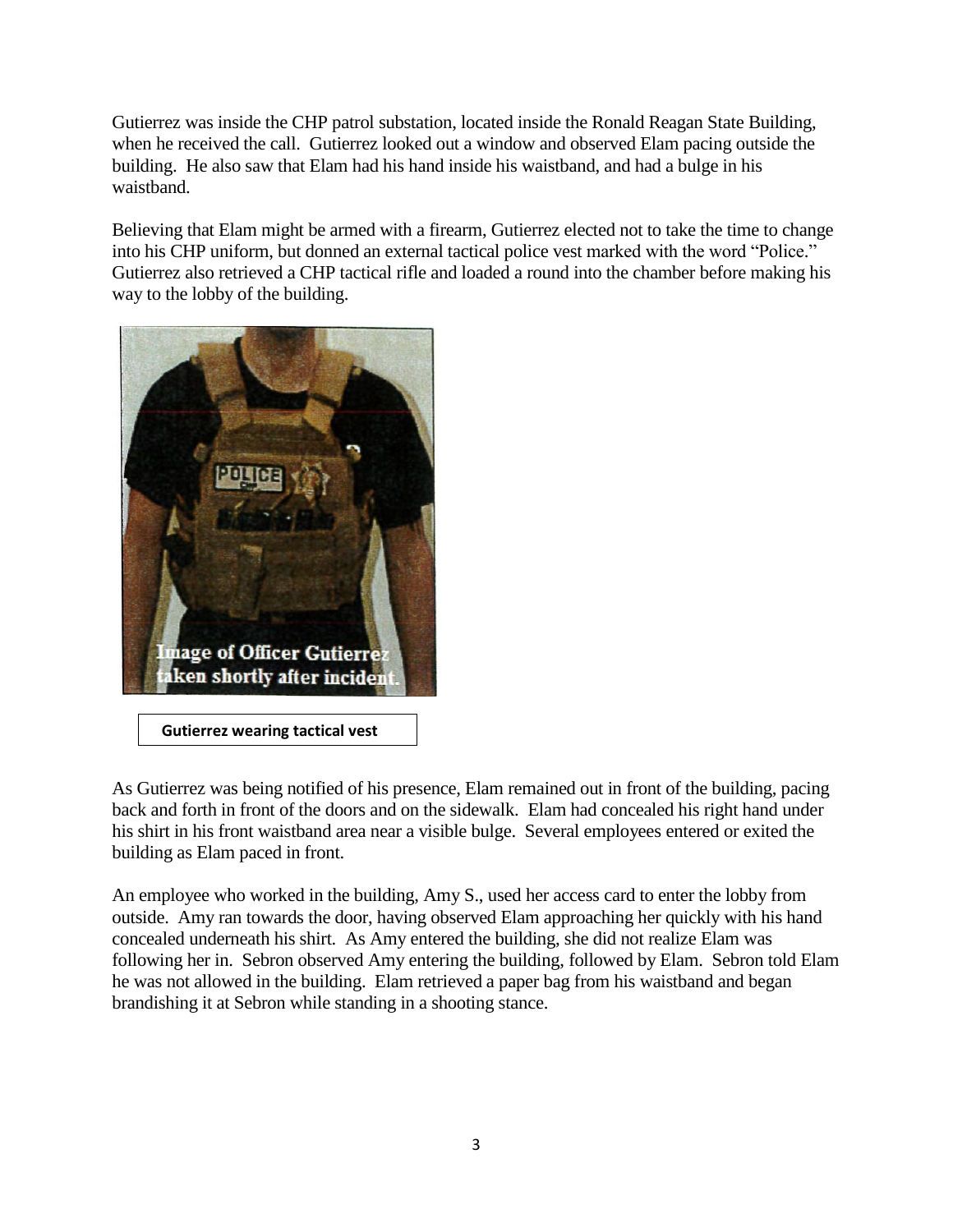

**Elam brandishing paper bag while in shooting stance**

 $\overline{\phantom{a}}$ 

Elam ordered Sebron and Amy, who had made her way towards the elevators, to get on the ground, saying "I'll shoot you!" Amy ran to Sebron's location and both got on the ground, with Sebron placing himself over Amy to shield her. Sebron was not armed with a firearm, but was carrying a radio/walkie talkie. Elam asked him, "You got a gun?" to which Sebron replied, "No." Elam ordered Sebron to remove his radio from his pocket and place it on the ground, saying "I'll kill you!"<sup>3</sup> When Sebron did so, Elam kicked it away from him. Elam then began backing up towards the entrance door. Sebron assumed another employee had entered the building based upon Elam's reaction, but could not see anyone due to his position on the ground.

During this time Donovan T., another employee, had entered the building. Elam ordered Donovan to get on the ground. Donovan complied and observed Elam pointing an unknown object at him. Elam walked towards Donovan, asking whether or not he had a gun. Elam stood over Donovan, pointing the paper bag at him as if it was a firearm.<sup>4</sup> Donovan heard Elam mutter, "It didn't have to be like this."

<sup>&</sup>lt;sup>3</sup> Both Sebron and Amy told investigators they believed Elam was armed with a firearm and feared for their lives.

<sup>&</sup>lt;sup>4</sup> Donovan believed the item inside the paper bag pointed at him was probably a gun based upon the shape and size of the object, as well as the manner in which Elam was pointing it. Ivan, who was watching the events via surveillance monitor, also believed Elam had a gun.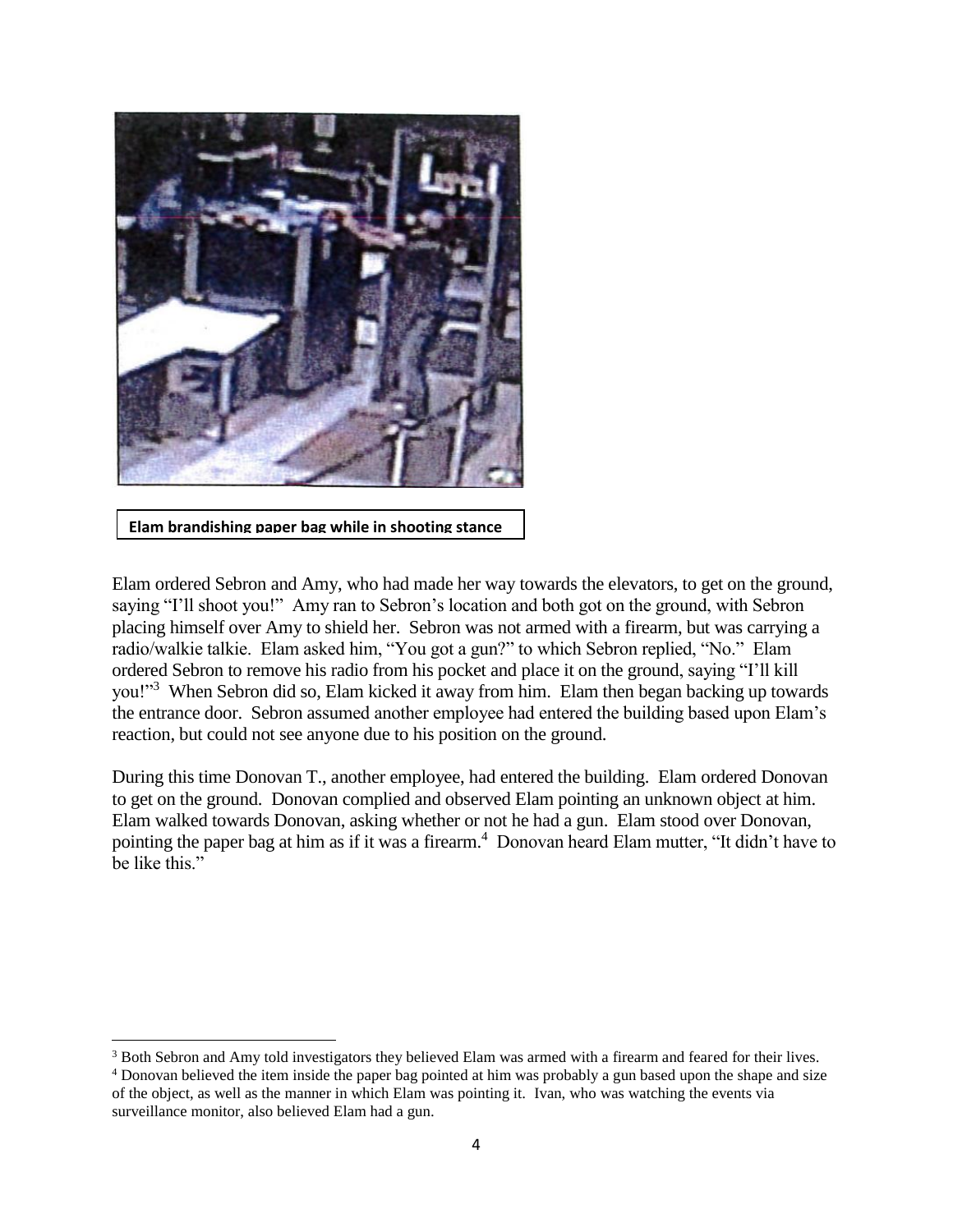



As Elam was standing over Donovan pointing what appeared to be a gun inside a paper bag at him, Gutierrez entered the lobby. Elam did not appear to notice Gutierrez' approach until Gutierrez ordered him to "Drop the gun!" twice. Elam did not comply, instead turning to point the object at Gutierrez, in a shooting stance. Gutierrez, fearing for his life and the lives of others in the lobby, fired three rounds from his service weapon, striking Elam twice.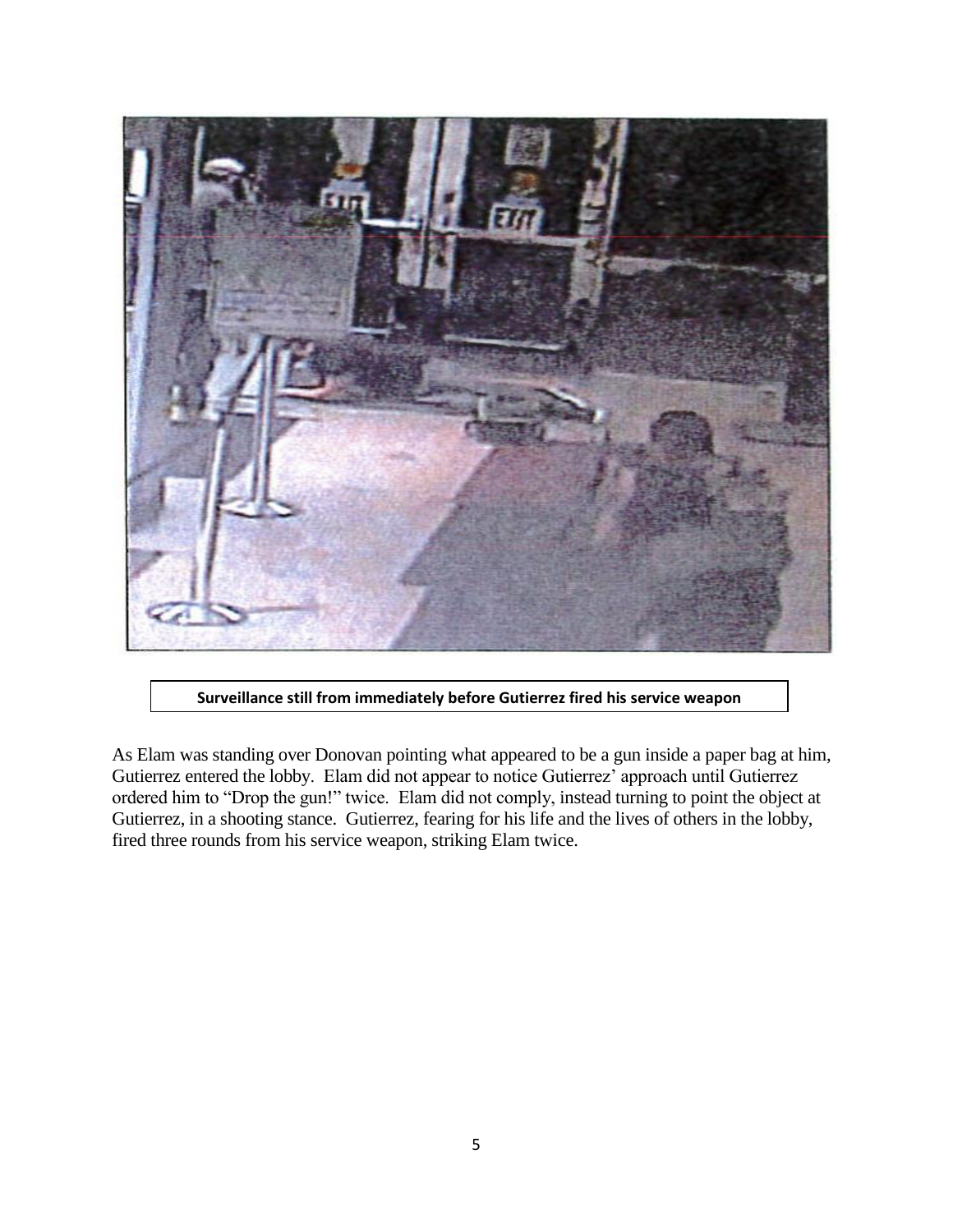

**Surveillance still of Gutierrez firing his service weapon as Elam turns towards him**

A subsequent search of the paper bag revealed it contained two crushed energy drink cans and no firearm.

Paramedics responded to the location and pronounced Elam dead at the scene. An autopsy was conducted on September 10, 2017, by Deputy Medical Examiner Doctor Matthew Miller. The cause of death was determined to be one gunshot wound to the head with a contributing factor being a gunshot wound to the shoulder. A toxicology screen done at the time of the autopsy indicated Elam had methamphetamine, amphetamine, MDMA and marijuana in his system at the time of his death.

## **LEGAL ANALYSIS**

California law permits the use of deadly force in self-defense or in the defense of others if the person claiming the right of self-defense or the defense of others actually and reasonably believed that he or others were in imminent danger of great bodily injury or death. Penal Code § 197; *People v. Randle* (2005) 35 Cal.4<sup>th</sup> 987, 994 (overruled on another ground in *People v. Chun* (2009) 45 Cal.4th 1172, 1201); *People v. Humphrey* (1996) 13 Cal.4th 1073, 1082; *see also,* CALCRIM No. 505.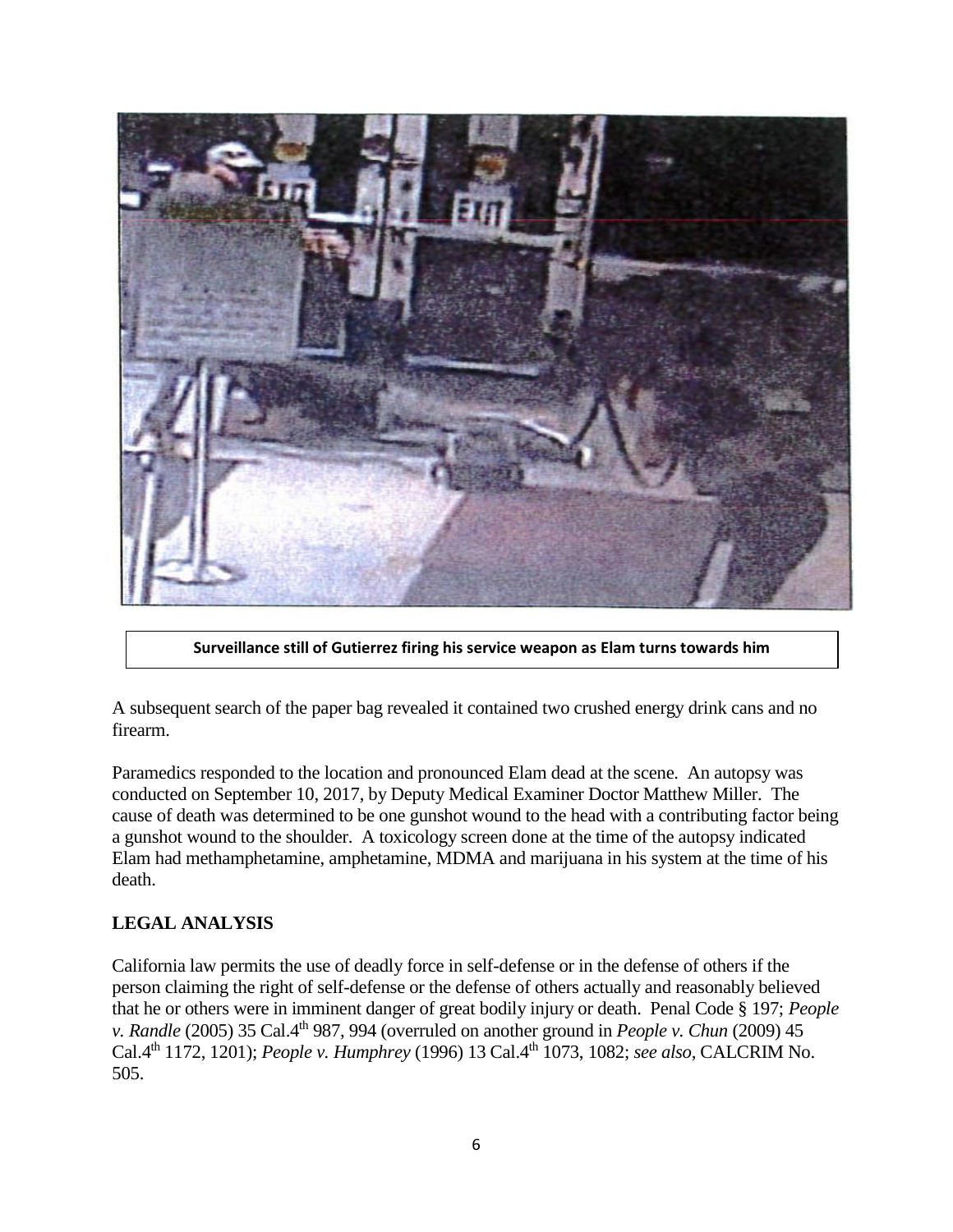In protecting himself or another, a person may use all the force which he believes reasonably necessary and which would appear to a reasonable person, in the same or similar circumstances, to be necessary to prevent the injury which appears to be imminent. CALCRIM No. 3470. If the person's beliefs were reasonable, the danger does not need to have actually existed. *Id.*

A police officer may use reasonable force to effect an arrest, prevent escape, or overcome resistance of a person the officer believes has committed a crime. Penal Code section 835a. An officer "may use all the force that appears to him to be necessary to overcome all resistance, even to the taking of life; [an officer is justified in taking a life if] the resistance [is] such as appears to the officer likely to inflict great bodily injury upon himself or those acting with him." *People v. Mehserle* (2012) 206 Cal.App.4th 1125, 1146.

When acting under Penal Code section 196, the officer may use only so much force as a reasonable person would find necessary under the circumstances. *People v. Mehserle* (2012) 206 Cal.App.4th 1125, 1147. And he may only resort to deadly force when the resistance of the person being taken into custody "appears to the officer likely to inflict great bodily injury on himself or those acting with him." *Id.* at 1146; quoting *People v. Bond* (1910) 13 Cal.App.175, 189-190. The prosecution has the burden of proving beyond a reasonable doubt that a killing was not justified. CALCRIM Nos. 505, 507.

"Where the peril is swift and imminent and the necessity for action immediate, the law does not weigh in too nice scales the conduct of the assailed and say he shall not be justified in killing because he might have resorted to other means to secure his safety." *People v. Collins* (1961) 189 Cal.App.2d 575, 589. "The 'reasonableness' of a particular use of force must be judged from the perspective of a reasonable officer on the scene, rather than the 20/20 vision of hindsight…. The calculus of reasonableness must embody allowance for the fact that police officers are often forced to make split-second judgments – in circumstances that are tense, uncertain, and rapidly evolving – about the amount of force that is necessary in a particular situation." *Graham v. Connor* (1989) 490 U.S. 386, 396-397.

### **CONCLUSION**

In the instant matter, Gutierrez was aware that Elam had announced that he was armed prior to entering the building, personally observed him pacing outside the building with his hand obscured near his waistband in a manner consistent with carrying a firearm. He saw Donovan cowering on the ground as Elam stood over him pointing his hands in a manner which any reasonable person would believe was consistent with having a gun. Gutierrez entered the lobby to find Elam holding three building employees hostage with what appeared to be a firearm concealed in a paper bag. The entire incident was captured on video, and it is clear from the video, as well as the witness statements, that Sebron, Amy and Donovan also believed Elam had a gun. The size and shape of the bag, the manner in which it was used, Elam's stance and his statements, including telling Sebron, "I'll shoot you," are all consistent with Elam having a firearm. Under these circumstances, Gutierrez' belief that Elam was armed and posed an imminent threat to himself and others in the lobby was reasonable.